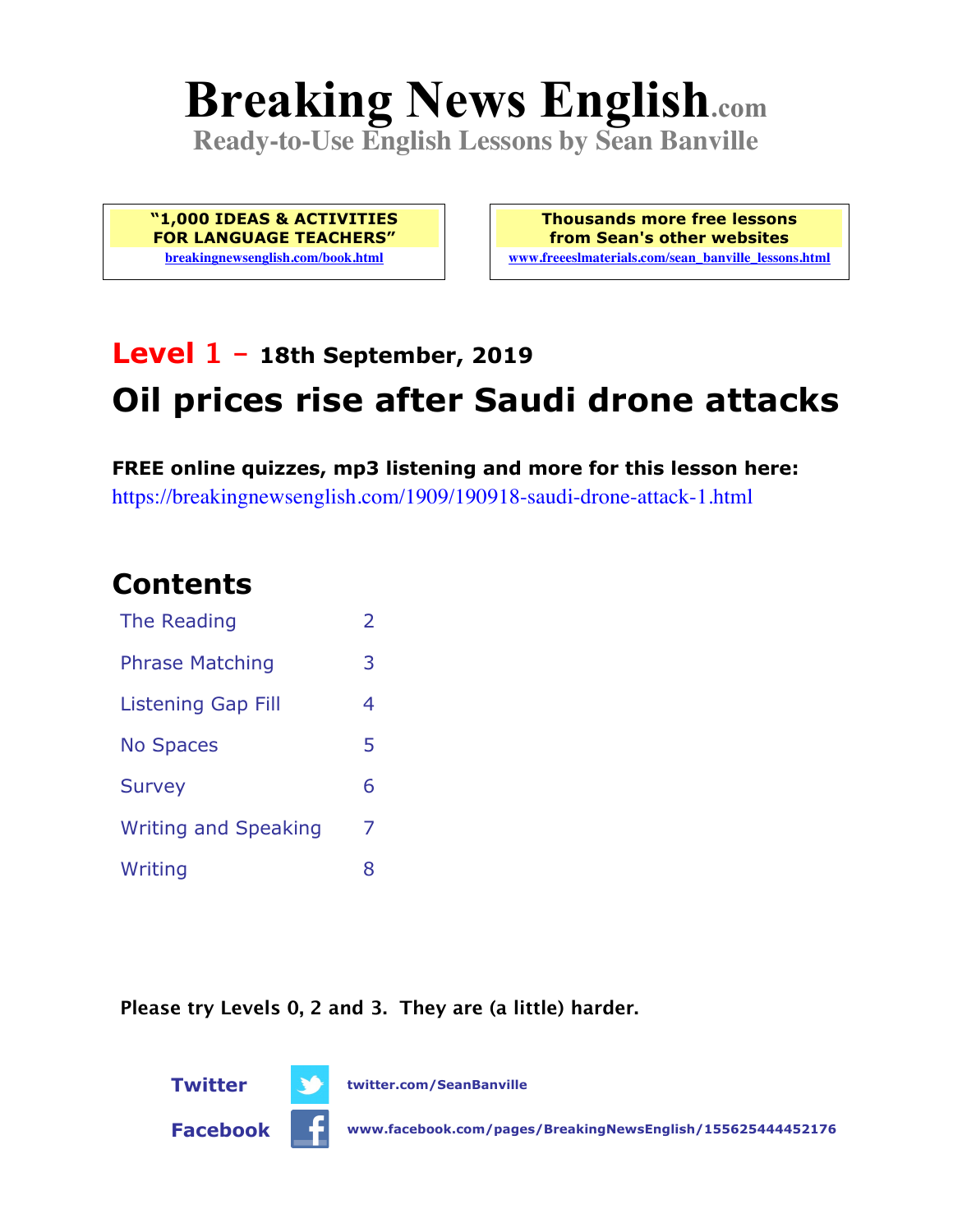#### **THE READING**

From https://breakingnewsenglish.com/1909/190918-saudi-drone-attack-1.html

Oil prices increased after the attacks on oil plants in Saudi Arabia. It was the biggest rise in ten years. Prices went up by nearly 20 per cent - the biggest one-day rise since the 1990- 91 Gulf War. Saudi said the drone attacks cut the country's oil production in half, and global oil production by five per cent. It could take weeks to fix. We could pay higher gasoline prices. People may also have to pay higher prices for food and other things.

Yemen's Houthi group said it carried out the attacks because of Saudi attacks on its groups in Yemen. Iran supported this claim and called it self defense. It said: "The attack was a...response to years of Saudi aggression against Yemen." Arab countries say there is evidence that weapons used in the attack were made by Iran. U.S. officials say the attacks came from either Iraq or Iran, not Yemen. Iran called this "maximum lies".

Sources: https://finance.**yahoo.com**/news/oil-surges-stock-futures-slip-233804359.html https://www.**latimes.com**/business/story/2019-09-16/california-gas-prices-saudi-arabia https://www.**reuters.com**/article/us-saudi-aramco-iran-rouhani/irans-rouhani-says-aramcoattacks-were-a-reciprocal-response-by-yemen-idUSKBN1W12AE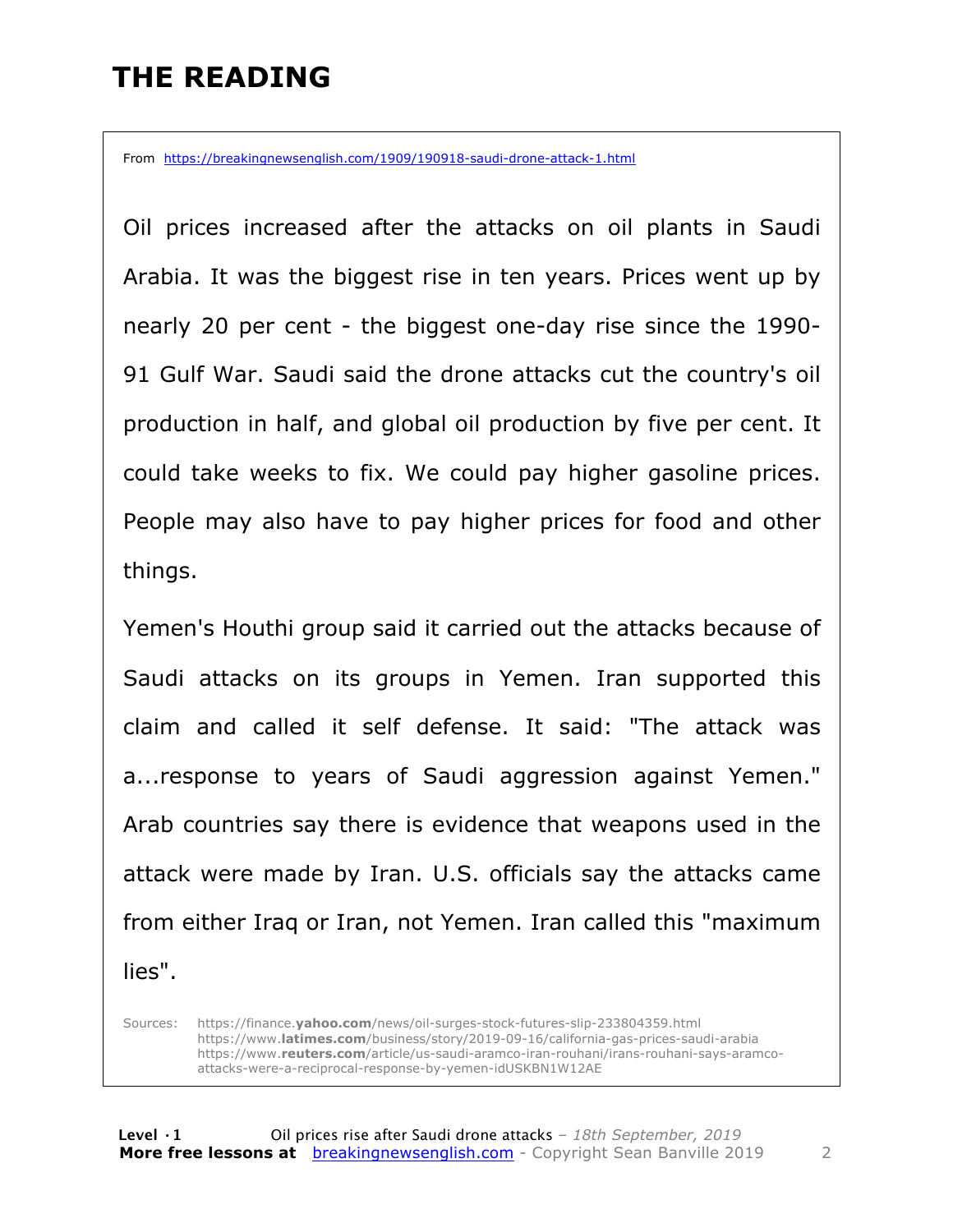## **PHRASE MATCHING**

From https://breakingnewsenglish.com/1909/190918-saudi-drone-attack-1.html

#### **PARAGRAPH ONE:**

| 1. It was the biggest rise          |    | a. to fix          |
|-------------------------------------|----|--------------------|
| 2. the biggest one-                 |    | b. other things    |
| 3. since the 1990-91                |    | c. day rise        |
| 4. cut the country's oil production | d. | prices             |
| 5. It could take weeks              |    | e. Gulf War        |
| 6. We could pay higher              | f. | in half            |
| 7. pay higher                       |    | g. in ten years    |
| 8. food and                         |    | h. gasoline prices |

#### **PARAGRAPH TWO:**

|    | 1. it carried                   |    | a. is evidence         |
|----|---------------------------------|----|------------------------|
|    | 2. self                         |    | b. either Iraq or Iran |
|    | 3. a response to years of Saudi |    | c. in the attack       |
|    | 4. Arab countries say there     |    | d. "maximum lies"      |
| 5. | weapons used                    |    | e. out the attacks     |
|    | 6. made by                      | f. | aggression             |
|    | 7. the attacks came from        | q. | defense                |

8. Iran called this

h. Iran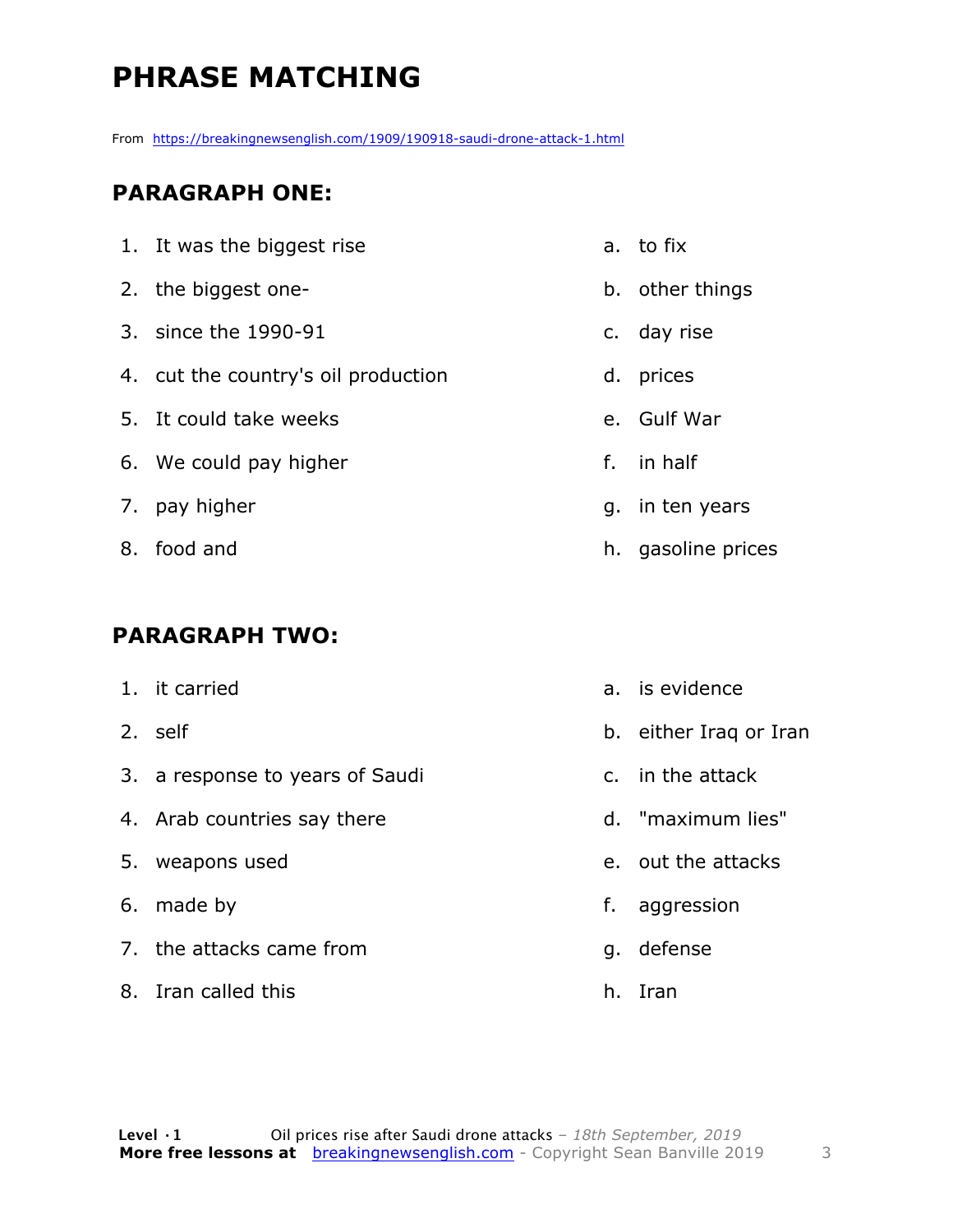#### **LISTEN AND FILL IN THE GAPS**

From https://breakingnewsenglish.com/1909/190918-saudi-drone-attack-1.html

Oil (1) **Oil (1) Ciled the attacks on oil plants in Saudi** Arabia. It was the (2) \_\_\_\_\_\_\_\_\_\_\_\_\_\_\_\_\_\_\_\_\_\_ ten years. Prices went up by nearly 20 per cent - the biggest (3) \_\_\_\_\_\_\_\_\_\_\_\_\_\_\_\_\_\_\_ the 1990-91 Gulf War. Saudi said the drone attacks cut the country's oil (4) drone attacks cut the country's oil (4) global oil production by five per cent. It could take (5) \_\_\_\_\_\_\_\_\_\_\_\_\_\_\_\_\_\_\_\_\_\_. We could pay higher gasoline prices. People may also have to pay higher prices for food  $(6)$ 

Yemen's Houthi group said it (7) The matrix of the attacks because of Saudi attacks  $(8)$  \_\_\_\_\_\_\_\_\_\_\_\_\_\_\_\_\_\_\_\_\_\_\_ in Yemen. Iran supported this (9) \_\_\_\_\_\_\_\_\_\_\_\_\_\_\_\_\_\_\_ it self defense. It said: "The attack was a... (10) The said: "The attack was a... (10) aggression against Yemen." Arab countries say there is evidence that  $(11)$  the attack were made by Iran. U.S. officials say the attacks came from either Iraq or Iran, not Yemen. Iran called  $(12)$  \_\_\_\_\_\_\_\_\_\_\_\_\_\_\_\_\_\_\_\_\_\_.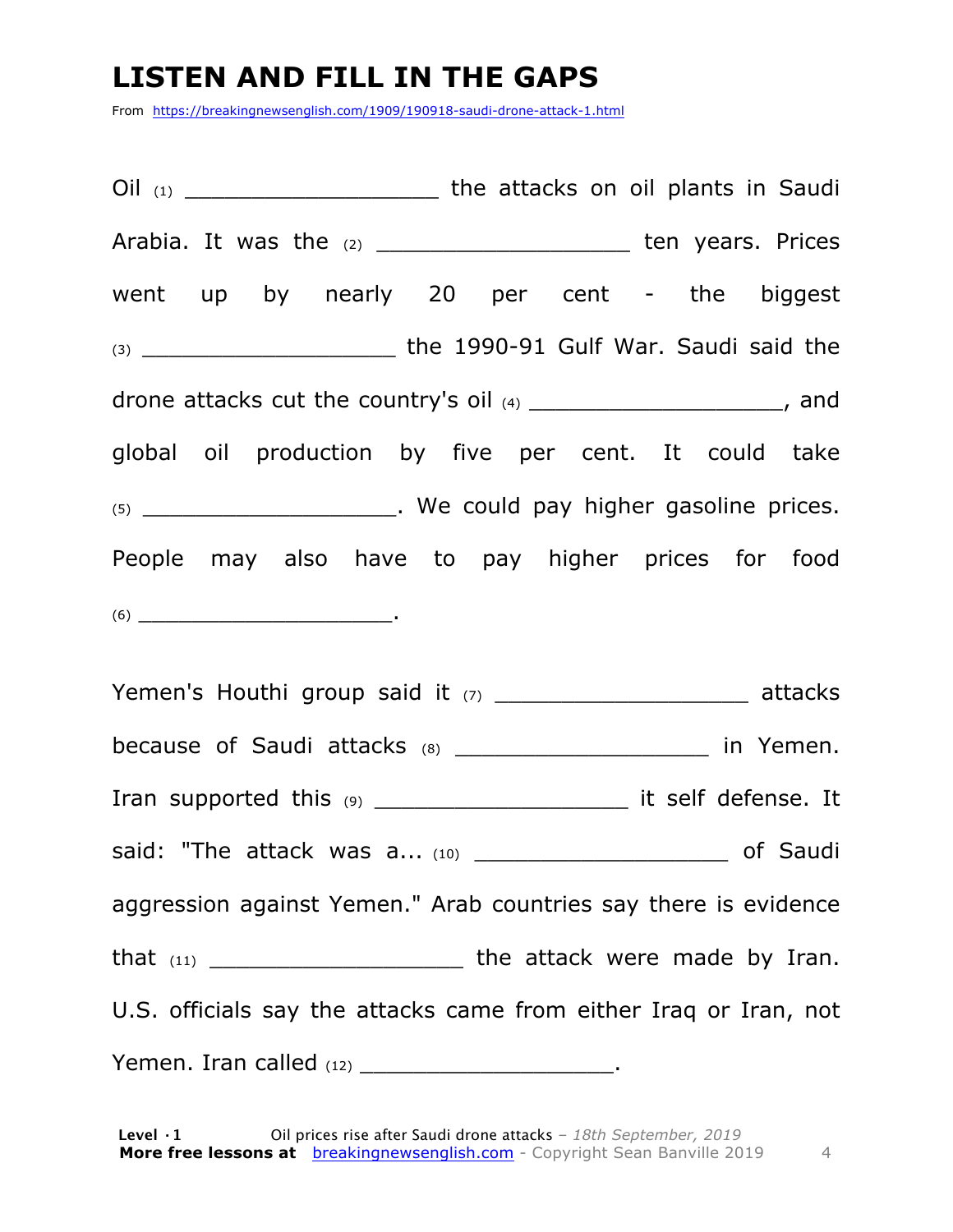## **PUT A SLASH ( / )WHERE THE SPACES ARE**

From https://breakingnewsenglish.com/1909/190918-saudi-drone-attack-1.html

OilpricesincreasedaftertheattacksonoilplantsinSaudiArabia.Itwasth ebiggestriseintenyears.Priceswentupbynearly20percent-thebigge stone-dayrisesincethe1990-91GulfWar.Saudisaidthedroneattack scutthecountry'soilproductioninhalf,andglobaloilproductionbyfivep ercent.Itcouldtakeweekstofix.Wecouldpayhighergasolineprices.Peo plemayalsohavetopayhigherpricesforfoodandotherthings.Yemen's HouthigroupsaiditcarriedouttheattacksbecauseofSaudiattacksonits groupsinYemen.Iransupportedthisclaimandcalleditselfdefense.Itsai d:"Theattackwasa...responsetoyearsofSaudiaggressionagainstYem en."Arabcountriessaythereisevidencethatweaponsusedintheattack weremadebyIran.U.S.officialssaytheattackscamefromeitherIraqorI ran,notYemen.Irancalledthis"maximumlies".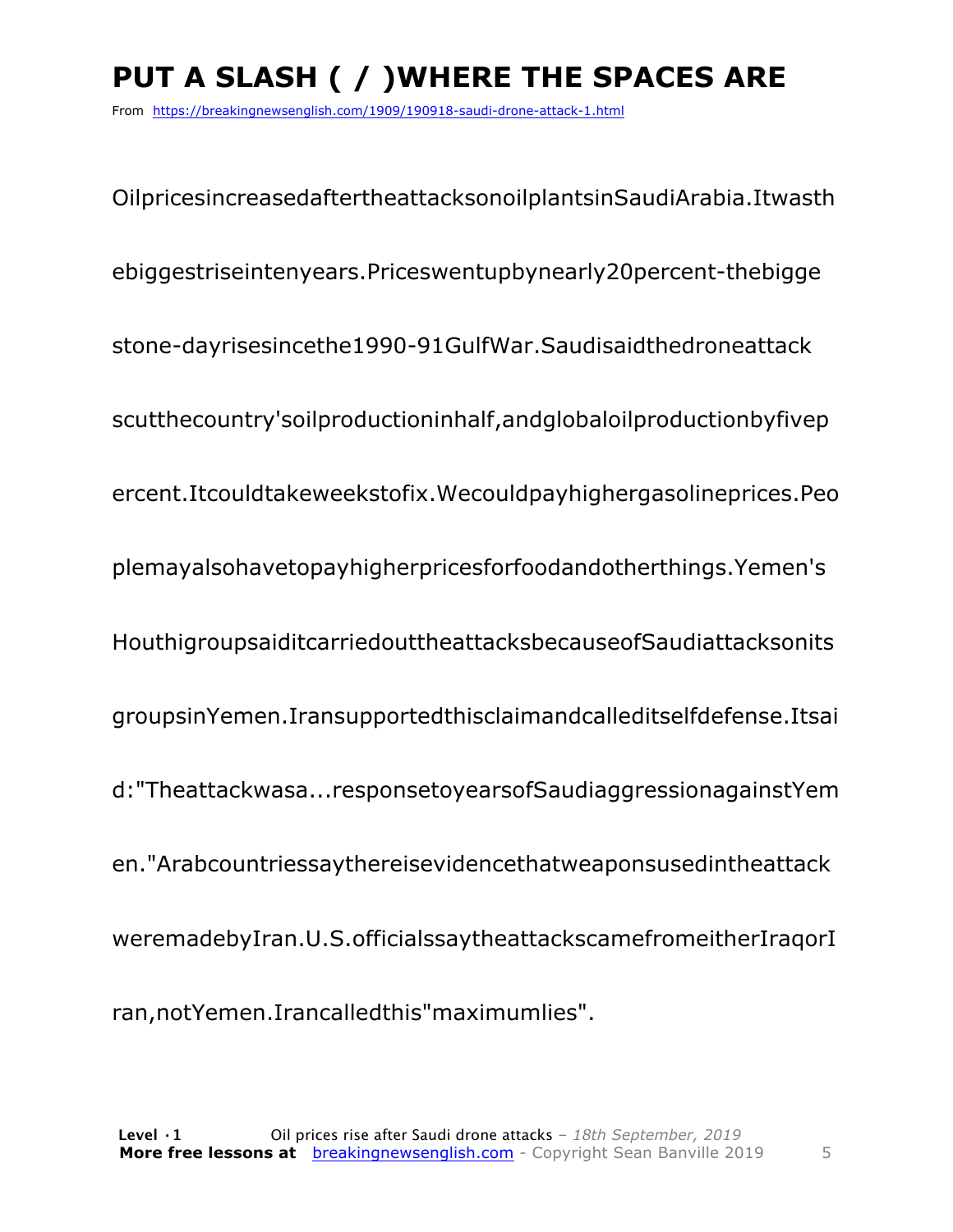### **SAUDI DRONE ATTACKS SURVEY**

From https://breakingnewsenglish.com/1909/190918-saudi-drone-attack-4.html

Write five GOOD questions about Saudi drone attacks in the table. Do this in pairs. Each student must write the questions on his / her own paper. When you have finished, interview other students. Write down their answers.

|      | STUDENT 1 | STUDENT 2 | STUDENT 3 |
|------|-----------|-----------|-----------|
| Q.1. |           |           |           |
| Q.2. |           |           |           |
| Q.3. |           |           |           |
| Q.4. |           |           |           |
| Q.5. |           |           |           |

- Now return to your original partner and share and talk about what you found out. Change partners often.
- Make mini-presentations to other groups on your findings.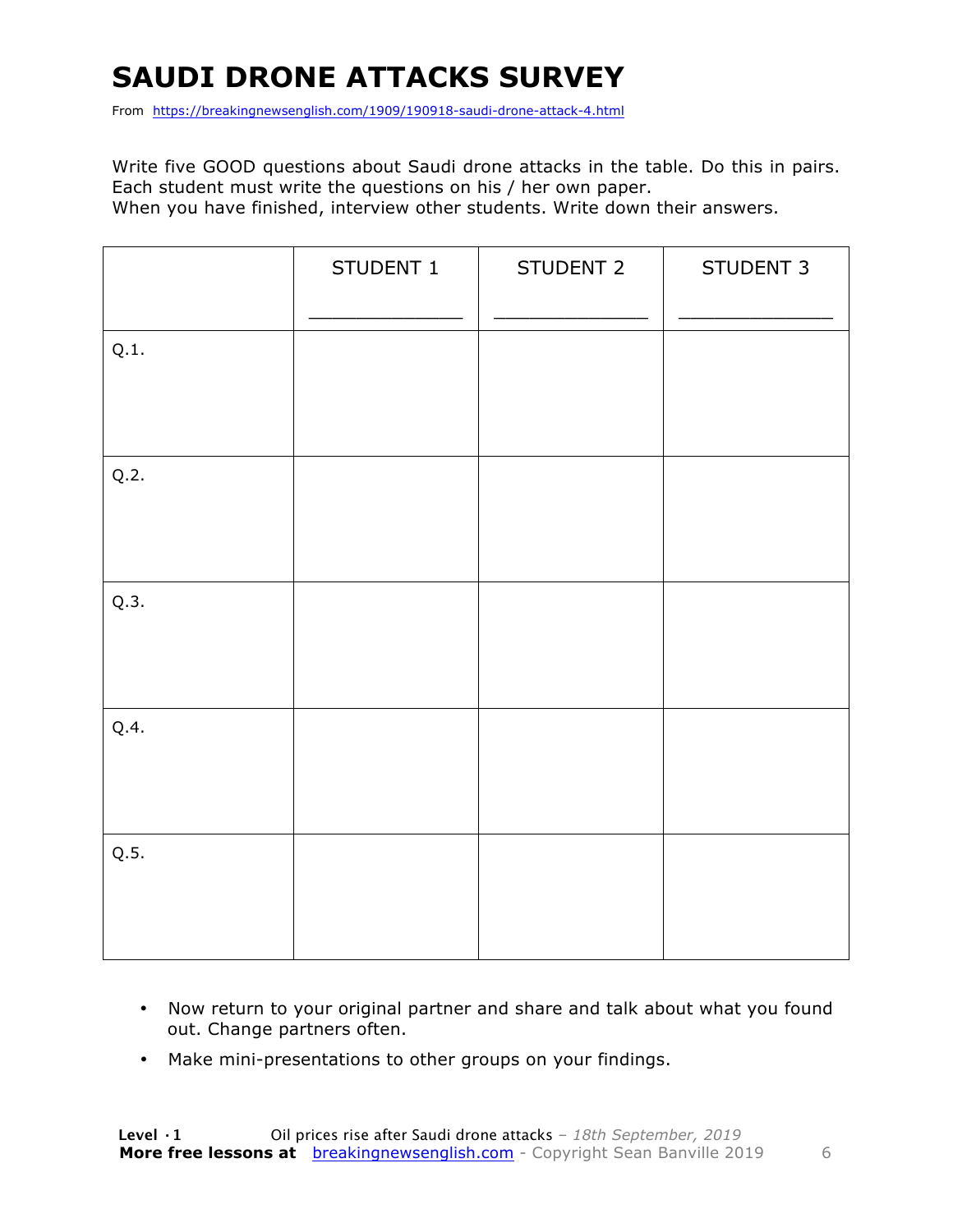#### **WRITE QUESTIONS & ASK YOUR PARTNER(S)**

Student A: Do not show these to your speaking partner(s).

| a) |  |  |
|----|--|--|
| b) |  |  |
| c) |  |  |
| d) |  |  |
| e) |  |  |
| f) |  |  |
|    |  |  |

*Oil prices rise after Saudi drone attacks – 18th September, 2019* More free lessons at breakingnewsenglish.com

#### **WRITE QUESTIONS & ASK YOUR PARTNER(S)**

-----------------------------------------------------------------------------

Student B: Do not show these to your speaking partner(s).

| a) |  |  |
|----|--|--|
| b) |  |  |
| c) |  |  |
| d) |  |  |
| e) |  |  |
| f) |  |  |
|    |  |  |